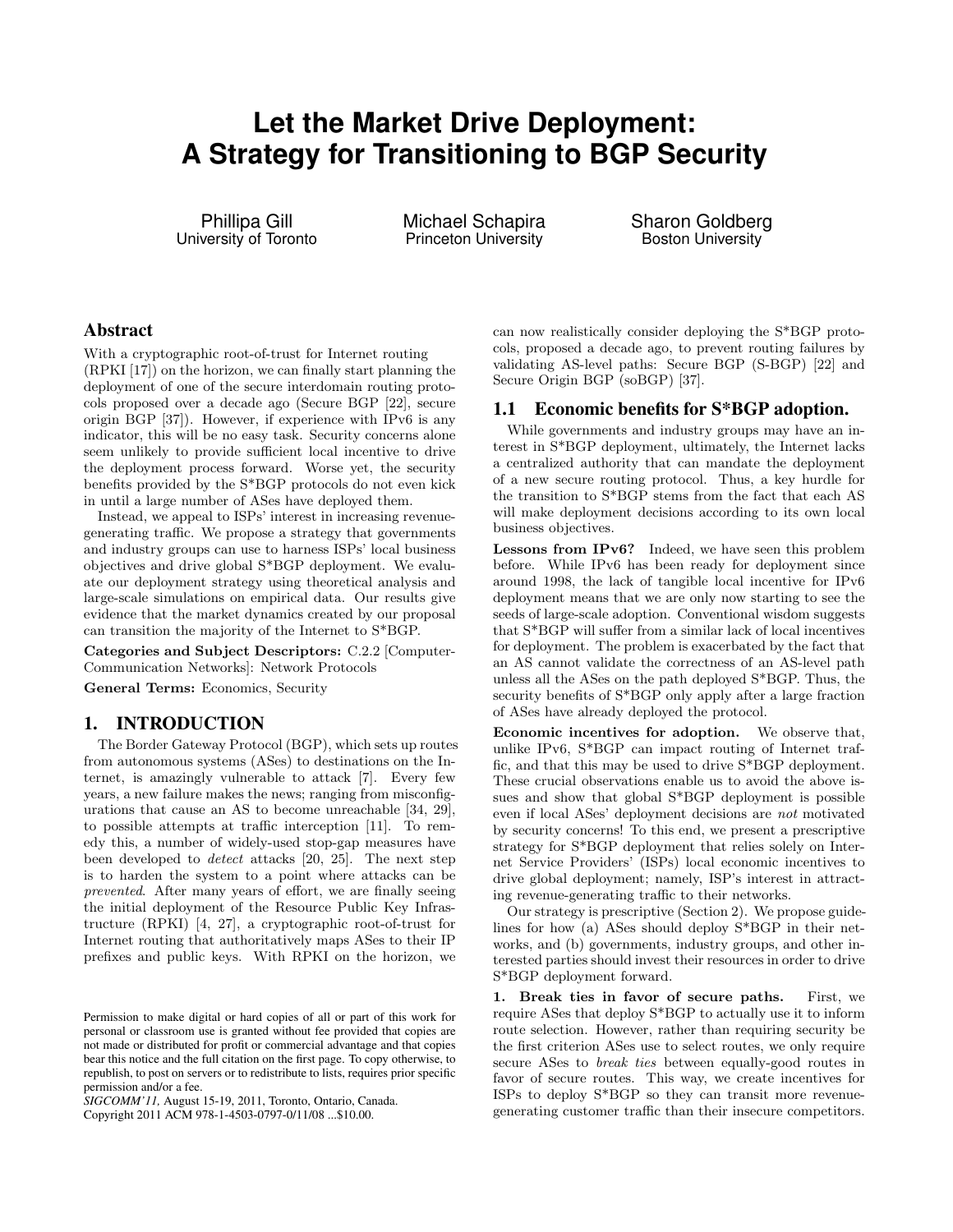2. Make it easy for stubs to adopt S\*BGP. 85% of ASes in the Internet are stubs (i.e., ASes with no customers) [9]. Because stubs earn no revenue from providing Internet service, we argue for driving down their deployment costs by having ISPs sign BGP announcements on their behalf or deploy a simplex (unidirectional) S\*BGP [26] on their stub customers. In practice, such a simplex S\*BGP must either be extremely lightweight or heavily subsidized.

3. Create market pressure via early adopters. We propose that governments and industry groups concentrate their regulatory efforts, or financial incentives, on convincing a small set of early adopters to deploy S\*BGP. We show that this set of early adopters can create sufficient market pressure to convince a large fraction of ASes to follow suit.

#### 1.2 Evaluation: Model and simulations.

To evaluate our proposal, we needed a model of the S\*BGP deployment process.

Inspiration from social networks? At first glance, it seems that the literature on technology adoption in social networks would be applicable here (e.g., [30, 21] and references therein). However, in social networks models, an entity's decision to adopt a technology depends only on its immediate neighbors in the graph; in our setting, this depends on the number of secure paths. This complication means that many elegant results from this literature have no analogues in our setting (Section 9).

Our model. In contrast to earlier work that assumes that ASes deploy S\*BGP because they are concerned about security [8, 5], our model assumes that ISPs' local deployment decisions are based solely on their interest in increasing customer traffic (Section 3).

We carefully designed our model to capture a few crucial issues, including the fact that (a) traffic transited by an ISP can include flows from any pair of source and destination ASes, (b) a large fraction of Internet traffic originates in a few large content provider ASes [24], and (c) the cost of S\*BGP deployment can depend on the size of the ISP's network. The vast array of parameters and empirical data relevant to such a model (Section 8) mean that our analysis is not meant to predict exactly how the S\*BGP deployment process will proceed in practice; instead, our goal was to evaluate the efficacy of our S\*BGP deployment strategy.

Theorems, simulations and examples. We explore S\*BGP deployment in our model using a combination of theoretical analysis and simulations on empirical AS-level graphs [9, 3] (Sections 5-7). Every example we present comes directly from these simulations. Instead of artificially reducing algorithmic complexity by subsampling [23], we ran our simulations over the full AS graph (Section 4). Thus, our simulations ran in time  $O(N^3)$  with  $N = 36K$ , and we devoted significant effort to developing parallel algorithms that we ran on a 200-node DryadLINQ cluster [38].

#### 1.3 Key insights and recommendations.

Our evaluation indicates that our strategy for S\*BGP deployment can drive a transition to S\*BGP (Section 5). While we cannot predict exactly how S\*BGP deployment will progress, a number of important themes emerge:

1. Market pressure can drive deployment. We found that when S\*BGP deployment costs are low, the vast majority of ISPs have incentives to deploy S\*BGP in order to differentiate themselves from, or keep up with, their competitors (Section 5). Moreover, our results show this holds even if 96% of routing decisions (across all source-destination AS pairs) are not influenced by security concerns (Section 6.6).

2. Simplex S\*BGP is crucial. When deployment costs are high, deployment is primarily driven by simplex S\*BGP (Section 6).

3. Choose a few well-connected early adopters. The set of early adopters cannot be random; it should include well-connected ASes like the Tier 1's and content providers (Section 6). While we prove that it is NP-hard to even approximate the optimal set of early adopters (Section 6.1), our results show that even 5-10 early adopters suffice when deployment costs are low.

4. Prepare for incentives to disable S\*BGP. We show that ISPs can have incentives to disable S\*BGP (Section 7). Moreover, we prove that there could be deployment oscillations (where ASes endlessly turn S\*BGP on and off), and that it is computationally hard to even determine whether such oscillations exist.

5. Minimize attacks during partial deployment. Even when S\*BGP deployment progressed, there were always some ASes that did not deploy (Section 5, 6). As such, we expect that S\*BGP and BGP will coexist in the long term, suggesting that careful engineering is required to ensure that this does not introduce new vulnerabilities into the interdomain routing system.

Paper organization. Section 2 presents our proposed strategy for S\*BGP deployment. To evaluate the proposal, we present a model of the deployment process in Section 3. In Section 5-7 we explore this model using theoretical analysis and simulations, and present an in-depth discussion of our modeling assumptions in Section 8. Section 9 presents related work. The full version of this paper [2] contain implementation details for our simulations, proofs of all our theorems, and supplementary data analysis.

# 2. S\*BGP DEPLOYMENT STRATEGY

# 2.1 S\*BGP: Two possible solutions.

With RPKI providing an authoritative mapping from ASes to their cryptographic public keys, two main protocols have been proposed that prevent the propagation of bogus AS path information:

Secure BGP (S-BGP) [22]. S-BGP provides path val*idation*, allowing an AS  $a_1$  that receives a BGP announcement  $a_1a_2...a_kd$  to validate that every AS  $a_j$  actually sent the announcement in the path. With S-BGP, a router must cryptographically sign each routing message it sends, and cryptographically verify each routing message it receives.

Secure Origin BGP (soBGP) [37]. soBGP provides a slightly weaker security guarantee called topology validation, that allows an AS to validate that a path it learns physically exists in the network. To do this, soBGP requires neighboring ASes to mutually authenticate a certificate for the existence of a link between them, and validate every path it learns from a BGP announcement against these cryptographic certificates.

Because our study is indifferent to attacks and adversaries, it applies equally to each of these protocols. We refer to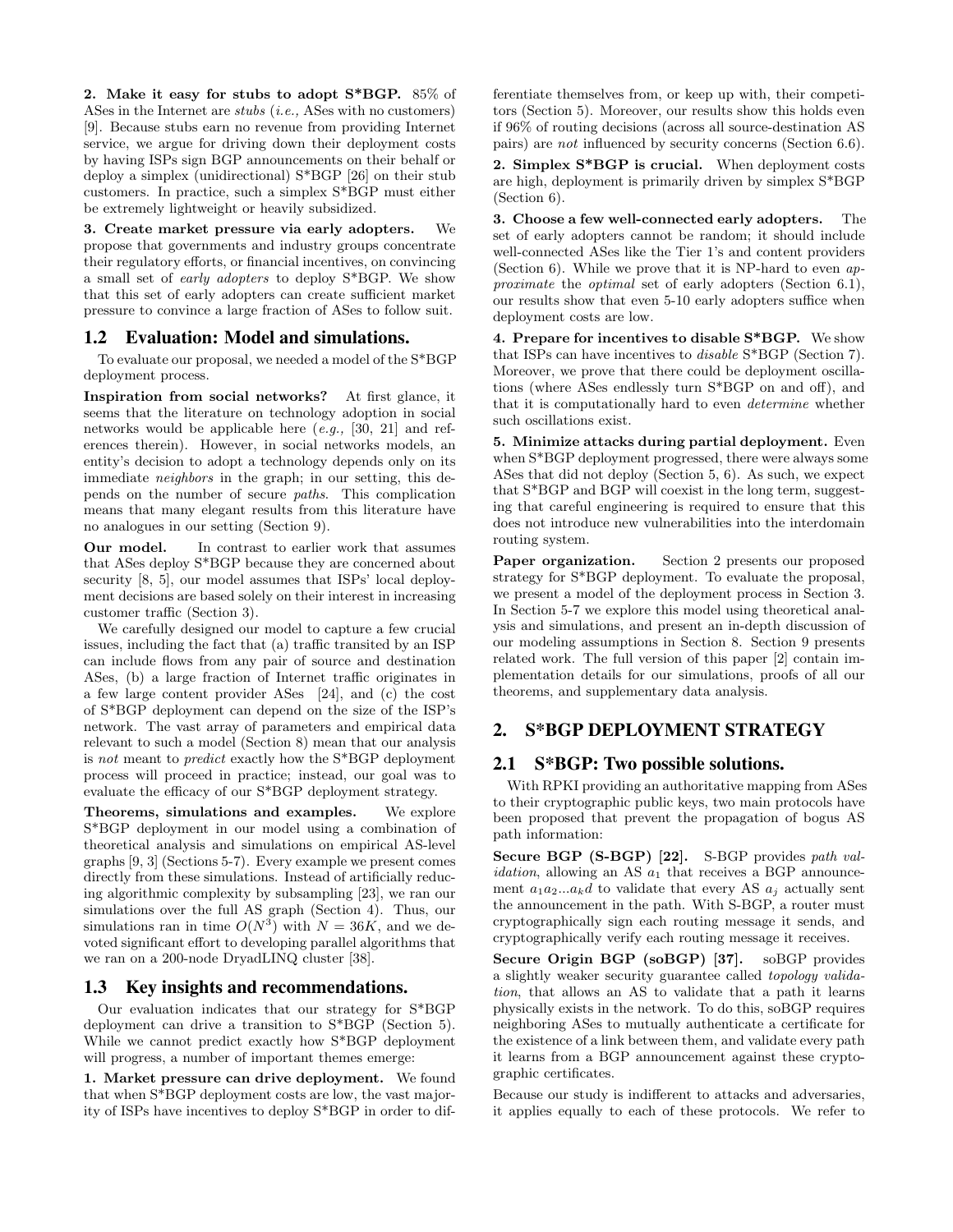them collectively as S\*BGP, and an AS that deploys them as secure.

## 2.2 How to standardize S\*BGP deployment.

To create local economic incentives for ISPs to deploy S\*BGP, we propose that Internet standards should require ASes to deploy S\*BGP as follows:

#### *2.2.1 Simplex S\*BGP for stubs.*

For stubs, Internet access is a cost, rather than a revenue source, and it seems unlikely that security concerns alone will suffice to motivate stubs to undertake a costly S\*BGP deployment. However, because stubs propagate only *outgo*ing BGP announcements for their own IP prefixes we suggest two possible solutions to this problem: (1) allow ISPs to sign on behalf of their stub customers or (2) allow stubs to deploy simplex (unidirectional) S\*BGP. Indeed, the latter approach has been proposed by the Internet standards community [26].

Simplex S-BGP. For S-BGP, this means that stubs need only sign outgoing BGP announcements for their own IP prefixes, but not validate incoming BGP announcements for other IP prefixes<sup>1</sup>. Thus, a stub need only store its own public key (rather than obtaining the public keys of each AS on the Internet from the RPKI) and cryptographically sign only a tiny fraction of the BGP announcements it sees. Simplex S-BGP can significantly decrease the computational load on the stub, and can potentially be deployed as a software, rather than hardware, upgrade to its routers.

Simplex soBGP. For soBGP, this means that a stub need only create certificates for its links, but need not need validate the routing announcements it sees. Simplex soBGP is done offline; once a stub certifies his information in the soBGP database, its task is complete and no router upgrade is required.

The objective of simplex S\*BGP is to make it easy for stubs to become secure by lowering deployment costs and computational overhead. While we certainly allows for stubs  $(e.g.,)$ banks, universities) with an interest in security to move from simplex S\*BGP to full S\*BGP, our proposal does not require them to do so.

Impact on security. With simplex S\*BGP, a stub lacks the ability to validate paths for prefixes other than its own. Since stubs constitute about 85% of ASes [9], a first glance suggests that simplex S\*BGP leads to significantly worse security in the global Internet.

We argue that this is not so. Observe that if a stub  $s$  has an immediate provider  $p$  that has deployed  $S*BGP$  and is correctly validating paths, then no false announcements of fully secure paths can reach  $s$  from that provider, unless  $p$ himself maliciously (or mistakenly) announces false secure paths to s. Thus, in the event that stubs upgrade to simplex S\*BGP and all other ASes upgrade to full S\*BGP, the only open attack vector is for ISPs to announce false paths to their own stub customers. However, we observe the impact of a single misbehaving ISP is small, since 80% of ISPs have less than 7 stub customers, and only about 1% of ISPs have more than 100 stub customers [9]. Compare this to the

insecure status quo, where an arbitrary misbehaving AS can impact about half of the ASes in the Internet (around  $15K$ ASes) on average [14].

#### *2.2.2 Break ties in favor of fully secure paths.*

In BGP, an AS chooses the path to a given destination AS d based on a ranking on the outgoing paths it learns from its neighbors (e.g., Appendix A). Paths are first ranked according to interdomain considerations (local preference, AS path length) and then according to intradomain considerations (e.g., MEDs, hot-potato routing)<sup>2</sup>.

Secure paths. We say that a path is secure iff every AS on that path is secure. We do this because an AS cannot validate a path unless every AS on the path signed the routing announcement (S-BGP) or issued certificates for the links on the path (soBGP).

Security as part of route selection. The next part of our proposal suggests that once an AS has the ability to validate paths, it should actually use this information to inform its routing decisions. In principle, an AS might even modify its ranking on outgoing paths so that security is its highest priority. Fortunately, we need not go to such lengths. Instead, we only require secure ASes to break ties between equally good interdomain paths in favor of secure paths. This empowers secure ISPs to attract customer traffic away from their insecure competitors. To ensure that a newlysecure AS can regain lost customer traffic, we require that original tie-break criteria (e.g., intradomain considerations) be employed in the case of equally good, secure interdomain paths. Thus, the size of the set of equally-good interdomain paths for a given source-destination pair (which we call the tiebreak set) gives a measure of competition in the AS graph.

Route selection at stubs. For stubs running simplex S\*BGP, we consider both the case where they break ties in favor of secure paths  $(i.e., because they trust their providers)$ to verify paths for them) and the case where they ignore security altogether  $(i.e.,$  because they do not verify paths) (Section 6.7).

Partially secure paths. We do not allow ASes to prefer partially-secure paths over insecure paths, to avoid introducing new attack vectors that do exist even without S\*BGP (e.g., attack in Appendix B).

We shall show that  $S*BGP$  deployment progresses quite effectively even if stubs ignore security and tiebreak sets are very small (Section 6.7-6.6).

# 2.3 How third parties should drive deployment.

Early adopters. To kick off the process, we suggest that interested third parties (e.g., governments, regulators, industry groups) focus regulation, subsidies, or external financial incentives on convincing a set of early adopter ASes to deploy S\*BGP. One regulatory mechanism may be for the government to require their network providers to deploy S\*BGP first. In the AS graph ([9, 3]), providers to the government include many Tier 1 ISPs who may be difficult or expensive to persuade via other means.

ISPs upgrade their stubs. Next, we suggest that a secure ISP should be responsible for upgrading all its insecure stub customers to simplex S\*BGP. To achieve this,

 $^1\mathrm{A}$  stub may even choose to delegate its cryptographic keys to its ISPs, and have them sign for him; while this might be a good first step on the path to deployment, ceding control of cryptographic keys comes at the cost of reduced security.

<sup>2</sup>For simplicity, we do not model intradomain routing considerations. However, it should be explored in future work.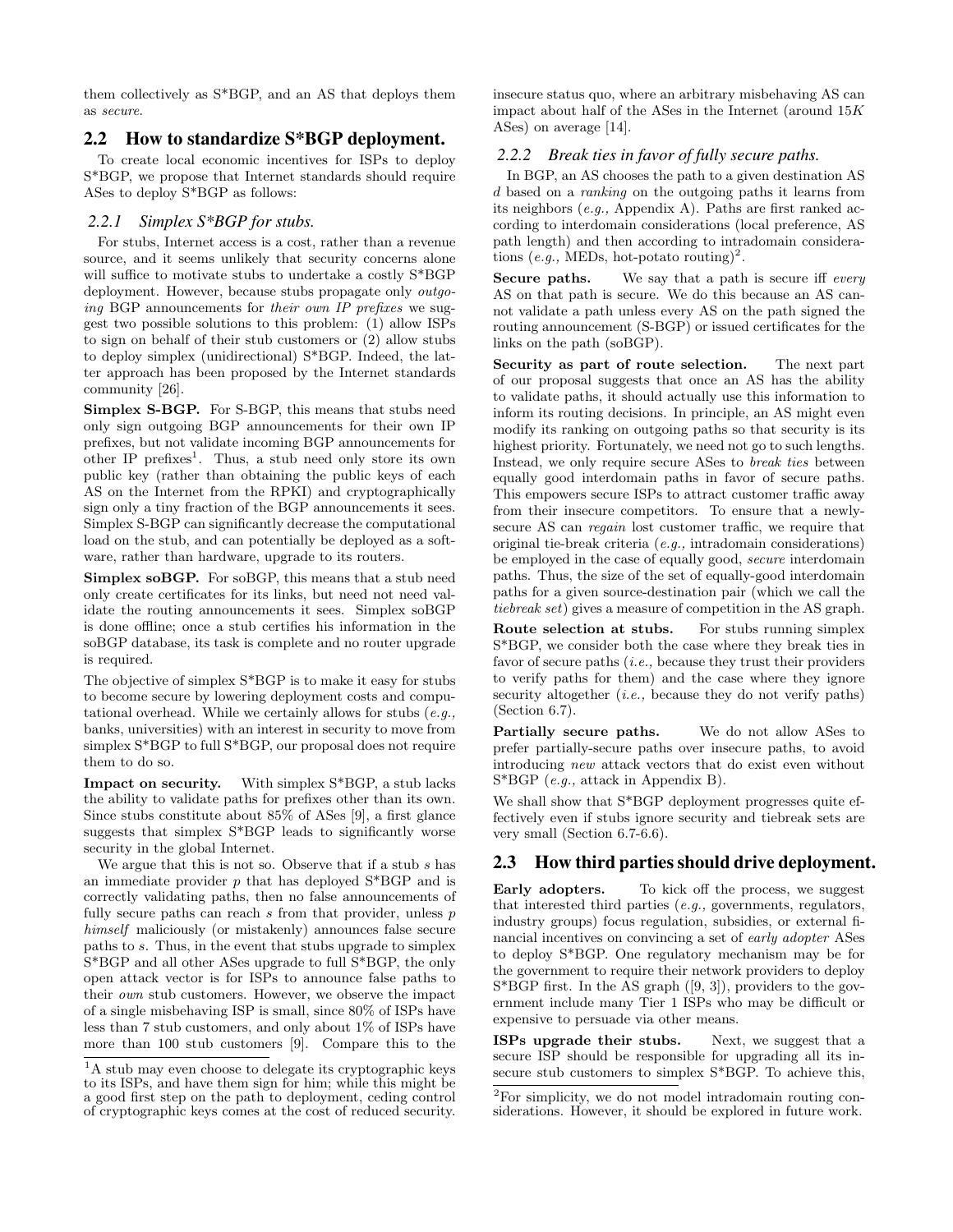interested third parties should ensure that simplex S\*BGP is engineered to be as lightweight as possible, and potentially provide additional subsidies for ISPs that secure their stubs. (ISPs also have a local incentives to secure stubs, i.e., to transit more revenue-generating traffic for multi-homed stubs (Section 5.1).)

## 3. MODELING S\*BGP DEPLOYMENT

We evaluate our proposal using a model of the S\*BGP deployment process. For brevity, we now present only the details of our model. Justification for our modeling decisions and possible extensions are in Section 8.

#### 3.1 The Internetwork and entities.

The AS graph. The interdomain-routing system is modeled with a labeled AS graph  $G(V, E)$ . Each node  $n \in V$ represents an AS, and each edge represents a physical link between ASes. Per Figure 1, edges are annotated with the standard model for business relationships in the Internet [13]: customer-provider (where the customer pays the provider), and peer-to-peer (where two ASes agree to transit each other's traffic at no cost). Each AS  $n$  is also assigned weight  $w_n$ , to model the volume of traffic that *originates* at each AS. For simplicity, we assume ASes divide their traffic evenly across all destination ASes. However, our results are robust even when this assumption is relaxed (Section 6.8).

We distinguish three types of ASes:

Content providers. Content providers (CPs) are ASes whose revenue (e.g., advertising) depends on reliably delivering their content to as many users as possible, rather than on providing Internet transit. While a disproportionately large volume of Internet traffic is known to originate at a few CPs, empirical data about Internet traffic volumes remains notoriously elusive. Thus, based on recent research [24, 35] we picked five content providers: Google (AS 15169), Facebook (AS 32934), Microsoft (AS 8075), Akamai (AS 20940), and Limelight (AS 22822). Then, we assigned each CP weight  $w_{CP}$ , so that the five CPs originate an x fraction of Internet traffic (equally split between them), with the remaining  $1 - x$  split between the remaining ASes.

Stubs. Stubs are ASes that have no customers of their own and are not CPs. Every stub s has unit weight  $w_s = 1$ . In Figure 1, ASes 34376 and 31420 are stubs.

ISPs. The remaining ASes in the graph (that are not stubs or CPs) are ISPs. ISPs earn revenue by providing Internet service; because ISPs typically provide transit service, rather that originating traffic (content), we assume they have unit weight  $w_n = 1$ . In Figure 1, ASes 25076, 8866 and 8928 are ISPs.

#### 3.2 The deployment process.

We model S\*BGP deployment as an infinite round process. Each round is represented with a state  $S$ , capturing the set of ASes that have deployed S\*BGP.

Initial state. Initially, the only ASes that are secure are (1) the ASes in the set of early adopters and (2) the direct customers of the early adopter ISPs that are stubs. (The stubs run simplex S\*BGP.) All other ASes are insecure. For example, in Figure 1, early adopters ISP 8866 and CP 22822 are secure, and stub 31420 runs simplex S\*BGP because its provider is secure.



Figure 1: Destinations (left) 31420, (right) 22822.

Each round. In each round, every ISP chooses an action (deploy S\*BGP or not) that improves its utility relative to the current state. We discuss the myopic best-response strategy that ISPs use to choose their actions in Section 3.3. Once an ISP becomes secure, it deploys simplex S\*BGP at all its stub customers (Section 2.3). Because CPs do not earn revenues by providing Internet service, some external incentive (e.g., concern for security, subsidies) must motivate them to deploy S\*BGP. Thus, in our model, a CP may only deploy S\*BGP if it is in the set of early adopters.

Once ASes choose their actions, paths are established from every source AS i to every destination AS d, based on the local BGP routing policies of each AS and the state S of the AS graph. We use a standard model of BGP routing policies, based on business relationships and path length (see Appendix A). Per Section 2.3, we also assume that routing policies of secure ASes require them to break ties by preferring fully secure paths over insecure ones, so that the path to a given destination d depends on the state S. Paths to a destination d form a tree rooted at d, and we use the notation  $T_n(d, S)$  to represent the subtree of ASes routing through AS n to a destination d when the deployment process is in state S. Figure 1 (right) shows part of the routing tree for destination 22822; notice that  $T_{8866}(22822, S)$  contains ASes 31420, 25076, 34376.

Termination. We proceed until we reach a stable state, where no ISP wants to deploy (or disable) S\*BGP.

# 3.3 ISP utility and best response.

We model an ISP's utility as related to the volume of traffic it transits for its customers; this captures the fact that many ISPs either bill their customers directly by volume, or indirectly through flat rates for fixed traffic capacities. Utility is a function of the paths chosen by each AS. Because path selection is a function of routing policies (Appendix A) and the state  $S$ , it follows that the utility of each ISP is completely determined by the AS weights, AS graph topology, and the state S.

We have two models of ISP utility that capture the ways in which an ISP can transit customer traffic:

Outgoing utility. ISP  $n$  can increase its utility by forwarding traffic to its customers. Thus, we define outgoing utility as the amount of traffic that ISP  $n$  routes to each destination d via a customer edge. Letting  $\hat{D}(n)$  be the set of such destinations, we have:

$$
u_n(S) = \sum_{\substack{\text{Destns} \\ d \in \hat{D}(n)}} \sum_{\substack{\text{Sources} \\ i \in T_n(d, S)}} w_i \tag{1}
$$

Let's use Figure 1 to find the outgoing utility of ISP  $n =$ 8866 due to destinations 31420 and 22822. Destination 31420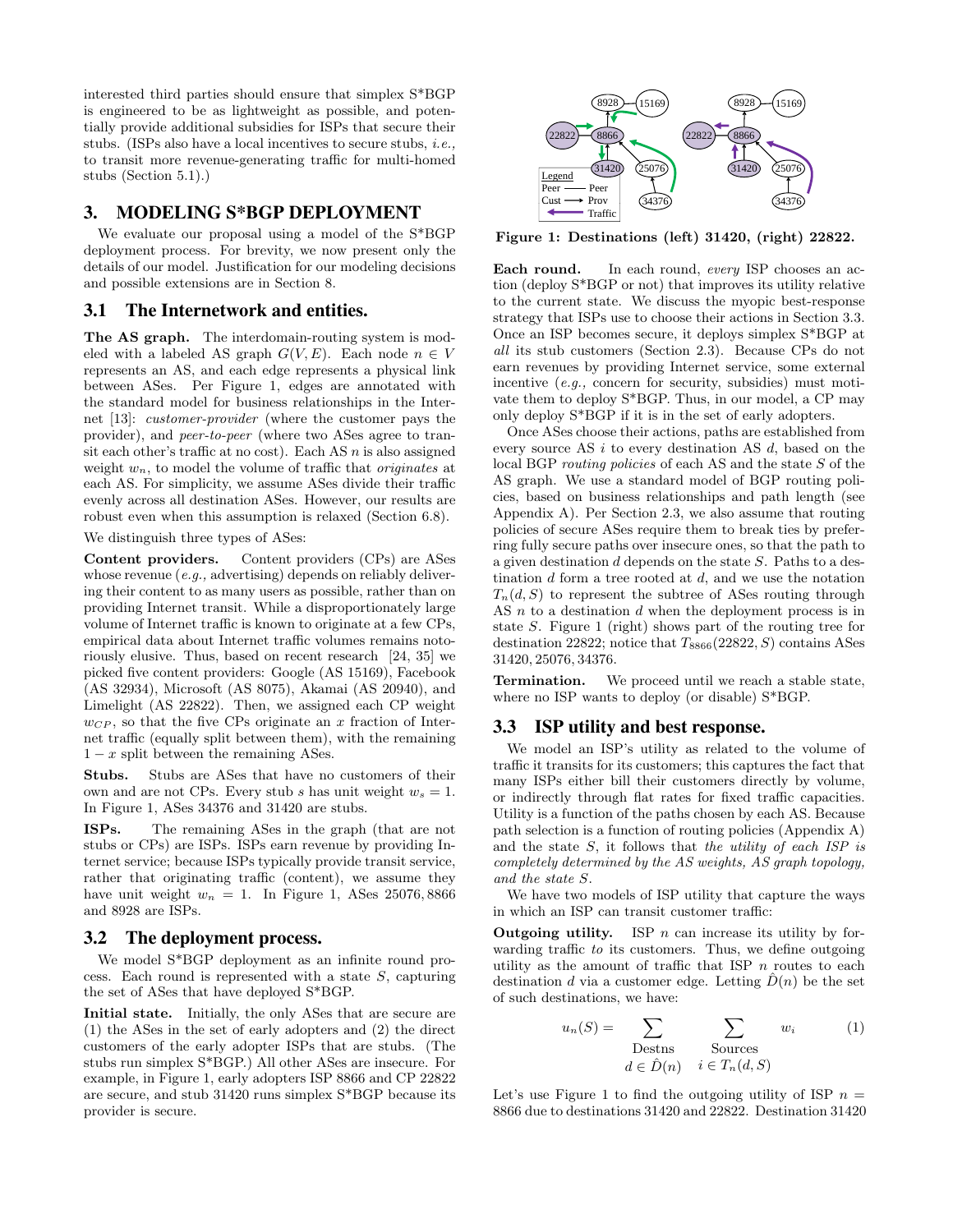is in  $\hat{D}(n)$  but destination 22822 is not. Thus, two CPs (Google AS 15169 and Limelight 22822), and 3 other ASes (*i.e.*, AS 8928, 25076, 34376) transit traffic through  $n =$ 8866 to destination  $d = 31420$ , contributing a  $2w_{CP} + 3$ outgoing utility to  $n = 8866$ .

**Incoming utility.** An ISP  $n$  can increase its utility by forwarding traffic from its customers. Thus, we define incoming utility as the amount of traffic that ISP  $n$  receives via customer edges for each destination d. We restrict the subtree  $T_n(d, S)$  to branches that are incident on n via customer edges to obtain the *customer subtree*  $\hat{T}_n(d, S) \subset T_n(d, S)$ , we have:

$$
u_n(S) = \sum_{\text{Destns}} \sum_{\substack{\text{Sources} \\ d \text{ } i \in \hat{T}_n(d, S)}} w_i \tag{2}
$$

Let's compute outgoing utility of  $n = 8866$  due to destinations 31420 and 22822 in Figure 1. For destination 31420, ASes 25076 and 34376 are part of the customer subtree  $\hat{T}_n(d, S)$ , but 15169, 8928 and 22822 are not. For destination  $d = 22822$ , ASes 31420, 25076, 34376 are part of the customer subtree. Thus, these ASes contribute  $2+3$  incoming utility to ISP  $n = 8866$ .

Realistically, ISP utility is some function of both of these models; to avoid introducing extra parameters into our model, we consider each separately.

Myopic best response. We use a standard gametheoretic update rule known as myopic best response, that produces the most favorable outcome for a node in the next round, taking other nodes' strategies as given [16]. Let  $(\neg S_n, S_{-n})$  denote the state when n 'flips' to the opposite action (either deploying or undeploying S\*BGP) that it used in state S, while other ASes maintain the same action they use in state S. ISP  $n$  changes its action in state S iff its projected utility  $u_n(\neg S_n, S_{-n})$  is sufficiently high, *i.e.*,

$$
u_n(\neg S_n, S_{-n}) > (1+\theta) \cdot u_n(S) \tag{3}
$$

where  $\theta$  is a threshold denoting the increase in utility an ISP needs to see before it is willing to change its actions. Threshold  $\theta$  captures the cost of deploying BGP security; e.g., an ISP might deploy S\*BGP in a given round if S\*BGP deployment costs do not exceed  $\theta = 5\%$  of the profit it earns from transiting customer traffic. Since  $\theta$  is multiplicative, it captures the idea that deployment costs are likely to be higher at ISPs that transit more traffic. The update rule is myopic, because it focuses on increasing ISP n's utility in the next round only. It is best-response because it does not require ISP  $n$  to speculate on other ASes' actions in future rounds; instead, n takes these actions as given by the current state S.

Discussion. Our update rule requires ASes to predict their future utility. In our model, ASes have full information of  $S$  and  $G$ , a common approach in game theory, which enables them to project their utility accurately. We discuss the consequences of our update rule, and the impact of partial information in Sections 8.1-8.2.

#### 4. SIMULATION FRAMEWORK

Computing utility  $u_n(S)$  and projected utility  $u_n(\neg S_n, S_{-n})$ requires us to determine the path from every source AS to every destination AS, for every ISP  $n$ 's unique projected

state  $(\neg S_n, S_{-n})$ . Thus, our simulations had complexity  $O(|V|^3)$  on an AS graph  $G(V, E)$ . To accurately simulate our model, we chose not to 'sample down' the complexity of our simulations:

Projecting utility for each ISP. If we had computed the utility for only a few sampled ISPs, this would reduce the number of available secure paths and artificially prevent S\*BGP deployment from progressing.

Simulations over the entire AS graph. Our proposal is specifically designed to leverage the extreme skew in AS connectivity  $(i.e.,$  many stubs with no customers, few Tier 1s with many customers), to drive S\*BGP deployment. To faithfully capture the impact of this skew, we computed utility over traffic from all sources to all destination ASes. Furthermore, we ran our simulations on the full empirical AS graph [9], rather than a subsampled version [23], or a smaller synthetic topology [28, 39], as in prior work [8, 5]. We used the Cyclops AS graph (with its inferred AS relationships) from Dec 9, 2010 [9], with an additional 16K peering edges discovered at Internet exchange points (IXPs) [3], as well as an additional peering-heavy AS graph described in Section 6.8.

The AS graph  $G(V, E)$  had  $|V| = 36K$ ; to run  $O(|V|^3)$ simulations at such a scale, we parallelized our algorithms on a 200-node DryadLINQ cluster [38] that could run through a single simulation in 1-12 hours. (Details of our implementation are in the full version.)

# 5. CASE STUDY: S\*BGP DEPLOYMENT

We start by showing that even a small set of early adopters can create enough market pressure to transition the vast majority of ASes to S\*BGP.

Case study overview. We focus on a single simulation where the early adopters are the five CPs (Google, Facebook, Microsoft, Limelight, Akamai, see Section 3.1), and the top five Tier 1 ASes in terms of degree ( Sprint (1239), Verizon (701), AT&T (7018), Level 3 (3356), Cogent (174)). Every ISP uses an update rule with a relatively low threshold  $\theta =$ 5%, that the five CPs originate  $x = 10\%$  of the traffic in the Internet, and that stubs do break ties in favor of secure routes. We now show how even a small set of ten early adopters (accounting for less that 0.03% of the AS graph) can convince 85% of ASes to deploy S\*BGP, and secure 65% of all paths in the AS graph.

#### 5.1 Competition drives deployment.

We start by zooming in on S\*BGP deployment at two competing ISPs, in a scenario we call a DIAMOND.

Figure 5: Two ISPs, AS 8359 and AS 13789, compete for traffic from Sprint (AS 1239) to their stub customer, AS 18608. Sprint is an early adopter of S\*BGP, and initially the three other ASes are insecure. Both ISPs offer Sprint equally good two-hop customer paths to the stub, and AS 8359 is chosen to carry traffic by winning the tie break. In the first round, AS 13789 computes its projected utility, and realizes it can gain Sprint's traffic by adopting S\*BGP and upgrading its stub to simplex S\*BGP. (See Section 8.2 for more discussion on how ISPs compute projected utility.) By the fourth round, AS 8359 has lost so much utility (due to traffic lost to ASes like 13789) that he decides to deploy S\*BGP.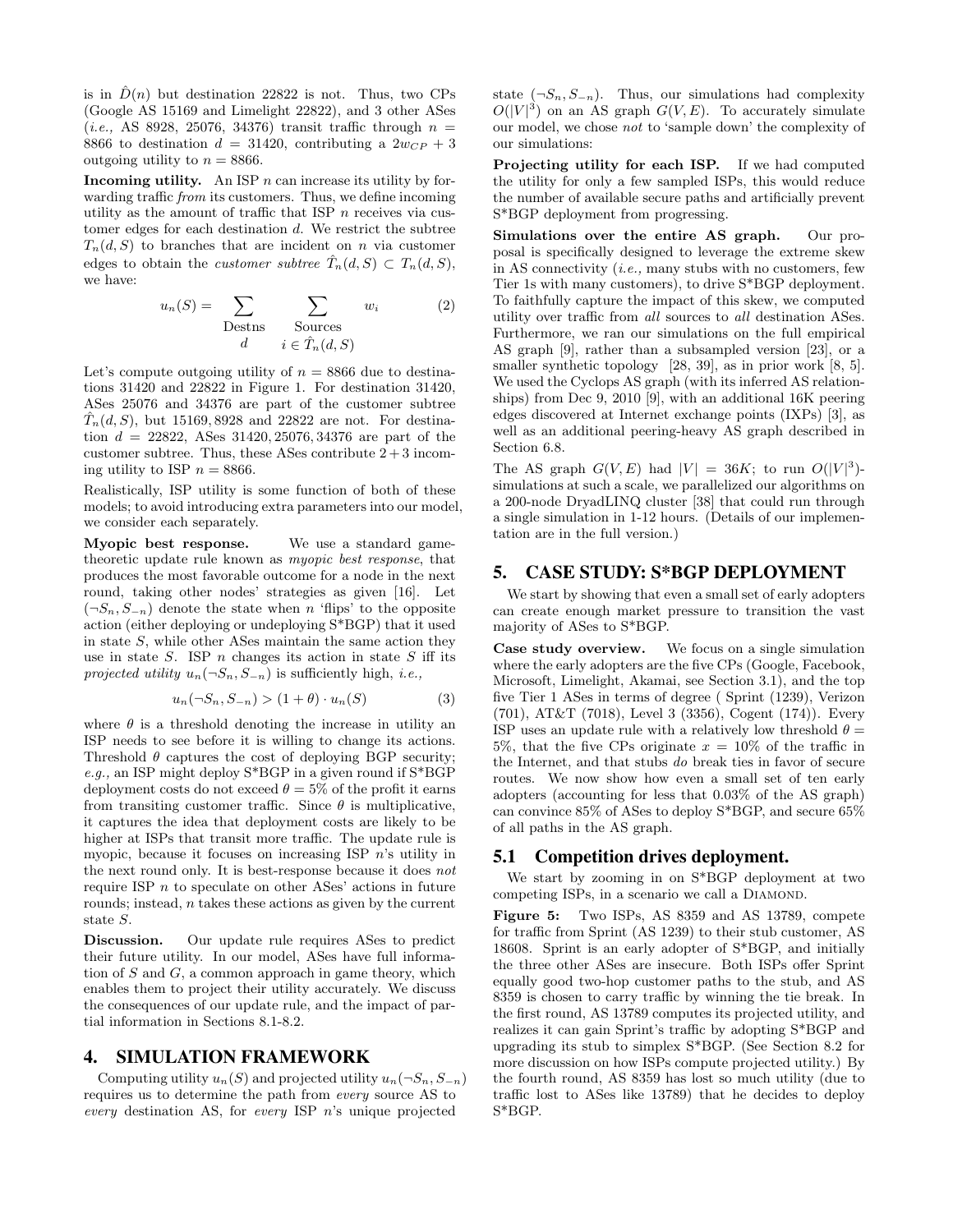

Figure 2: The number of ASes that deploy S\*BGP each round.



Figure 3: Normalized utility of ISPs in Fig. 5 and 6.



Figure 4: Projected and actual utility before deploying S\*BGP normalized by starting utility.



Figure 5: A Diamond: ISPs 13789 and 8359 compete for traffic from Sprint (AS 1239).

Of course, Figure 5 is only a very small snapshot of the competition for traffic destined to a single stub AS 18608; utility for each ISPs is based on customer traffic transited to all destinations in the AS graph. Indeed, this DIAMOND scenario is quite common. We counted more than 6.5K instances of the DIAMOND, each involving two ISPs, a stub, and one of our early adopters.

## 5.2 Global deployment dynamics.

**Figure 2:** We show the number of ASes  $(i.e.,$  stubs, ISPs and CPs) and the number of ISPs that deploy S\*BGP at each round. In the first round, 548 ISPs become secure; because each of these ISPs deploy simplex S\*BGP in their stubs, we see that over 5K ASes become secure by the end of the first round. In subsequent rounds, hundreds of ISPs deploy S\*BGP in each round; however, the number of newly secure stubs drops dramatically, suggesting that many ISPs deploy S\*BGP to regain traffic lost when their stubs were secured by competitors. After the 17th iteration, the process tapers off, with fewer than 50 ASes becoming secure in each round. The final surge in deployment occurs in round 25, when a large AS, 6939, suddenly became secure, causing a total of 436 ASes to deploy S\*BGP in the remaining six rounds. When the process terminates, 85% of ASes are secure, including 80% of the 6K ISPs in the AS graph.

#### 5.3 Longer secure paths sustain deployment.

In Figure 2 we observed rapid, sustained deployment of S\*BGP in the first 17 iterations. This happens because longer secure paths are created as more ASes deploy S\*BGP, thus creating incentives for S\*BGP at ASes that are far away from the early adopters:

Figure 6: We once again encounter AS 8359 from Figure 5. We show how AS 8359's decision to deploy S\*BGP in round 4 allows a new ISP (AS 6371) to compete for traffic. In round 5 AS 6731 sees a large increase in utility by becoming secure.



Figure 6: A newly created four-hop secure path.

This occurs, in part, because AS 6371 can now entice six of the early adopters to route through him on a total of 69 newly-secure paths. Indeed, when AS 6731 becomes secure, he continues the chain reaction set in motion by AS 8359; for instance, in round 7 (not shown), AS 6371's neighbor AS 41209 becomes secure in order to offer Sprint a new, secure four-hop path to one of 41209's own stubs.

# 5.4 Keeping up with the competition.

Two behaviors drive  $S*BGP$  deployment in a DIAMOND. First, an ISP becomes secure to steal traffic from a competitor, and then the competitor becomes secure in order to regain the lost traffic. We can watch this happening for the ISPs from Figure 5 and 6:

Figure 3: We show the utilities of ISPs 8359, 6731, and 8342 in each round, normalized by *starting utility i.e.*, the utility before the deployment process began (when all ASes, including the early adopters, were still insecure). As we saw in Figure 5, AS 8359 deploys S\*BGP in round 4 in order to regain traffic he lost to his secure competitors; here we see that in round 4, AS 8359 has lost 3% of his starting utility. Once AS 8359 deploys S\*BGP, his utility jumps up to more than 125% of his starting utility, but these gains in utility are only temporary, disappearing around round 15. The same is true in round 6 for AS 6371 from Figure 6. By round 15, 60% ISPs in the AS graph are already secure (Figure 2), and our ISPs can no longer use security to differentiate themselves, causing their utility to return to within 3% of their starting utility.

This is also true more generally:

**Figure 4:** For each round  $i$ , we show the median utility and median projected utility for ISPs that become secure in round  $i+1$ , each normalized by starting utility. (Recall from (3) that these ISPs have projected utility at least  $1+\theta$  times their utility in round  $i$ .) In the first 9 rounds, ISPs mainly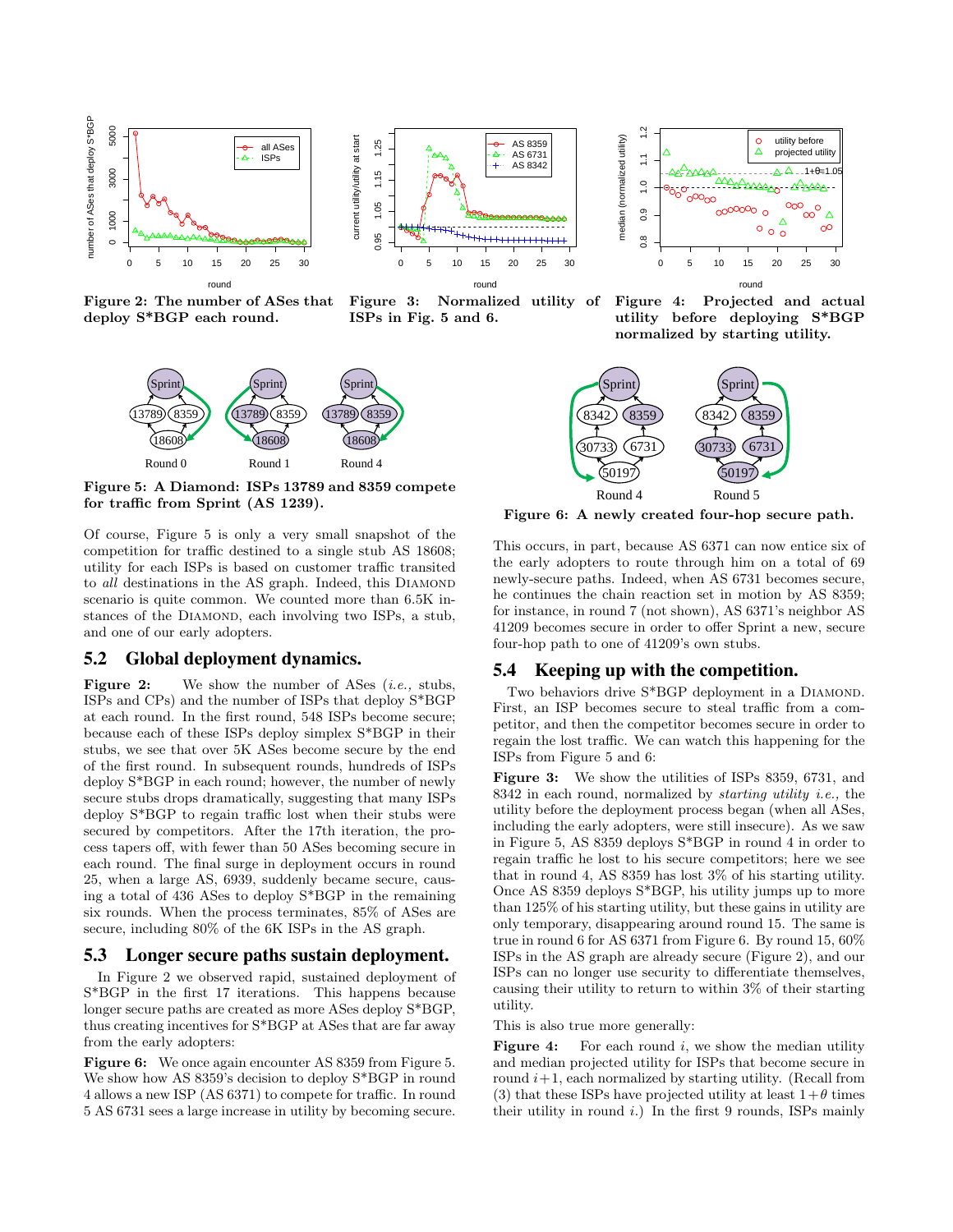deploy S\*BGP to steal traffic from competitors; that is, their projected utility in the round before they deploy S\*BGP is at least  $1 + \theta = 105\%$  times their starting utility. However, as deployment progresses, ASes increasingly deploy S\*BGP in order to recover lost traffic and return to their starting utility; that is, in rounds 10-20 ISP utility drops to at least  $\theta = 5\%$  less than starting utility, while projected utility approaches starting utility  $(y=1)$ .

## 5.5 Is S\*BGP deployment a zero-sum game?

Our model of S\*BGP deployment is indeed a zero-sum game; we assume that ISPs compete over a fixed set of customer traffic. Thus, when the vast majority of ASes have deployed S\*BGP, ISPs can no longer use security to distinguish themselves their from competitors (Figure 3). At the termination of this case study, only 8% of ISPs have an increase in utility of more than  $\theta = 5\%$  over their starting utility. On the other hand, 85% of ASes now benefit from a (mostly) secure Internet. Furthermore, like ASes 8359 and 6731 in Figure 3, many of these secure ASes enjoyed a prolonged period of increased utility that could potentially help defray the costs of deploying S\*BGP.

It is better to deploy S\*BGP. One might argue that a cynical ISP might preempt the process by never deploying S\*BGP. However, a closer look shows that its almost always in the ISPs interest to deploy S\*BGP. ISPs that deploy S\*BGP usually return to their starting utility or slightly above, whereas ISPs that do not deploy S\*BGP lose traffic in the long term. For instance, AS 8342 in Figure 6 never deploys S\*BGP. As shown in Figure 3, when the deployment process terminates, AS 8342 has lost 4% of its starting utility. Indeed, another look at the data (not shown) shows that the ISPs that remain insecure when the process terminates lose on average 13% of their starting utility!

## 6. CHOOSING EARLY ADOPTERS

Next, we consider choosing the set of ASes that should be targeted to become early adopters of S\*BGP.

#### 6.1 It's hard to choose early adopters.

Ideally, we would like to choose the optimal set of early adopters that could cause the maximum number of other ASes to deploy S\*BGP. We show that this is NP-hard by presenting a reduction to the 'set cover' problem (proof in the full version):

THEOREM 6.1. For an AS graph  $G(V, E)$  and a parameter  $1 \leq k \leq |V|$ , finding a set of early adopter ASes of size k that maximizes the number of ASes that are secure when the deployment process terminates is NP-hard. Approximating the solution within a constant factor is also NP-hard.

As such, we use simulations<sup>3</sup> of the deployment process to investigate heuristic approaches for choosing early adopters, including AS degree  $(e.g.,$  Tier 1s) and volume of traffic originated by an AS (e.g., content providers).

#### 6.2 The parameter space.

We consider how the choice of early adopters is impacted by assumptions on (1) whether or not stubs running simplex S\*BGP break ties based on security, (2) the AS graph, and (3) traffic volumes sourced by CPs.

Outgoing utility. Also, recall that we have two models of ISP utility (Section 3.3). In this section, we dive into the details of the outgoing utility model because it has the following very nice property:

THEOREM 6.2. In the outgoing utility model, a secure node will never have an incentive to turn off S\*BGP.

As a consequence of this theorem (proof in the full version), it immediately follows that (a) every simulation must terminate, and (b) we can significantly reduce compute time by not computing projected utility for ISPs that are already secure. (We discuss complications that arise from the incoming utility model in Section 7.)

**Deployment threshold**  $\theta$ **.** Our update rule (3) is such that ISPs change their actions if they can increases utility by at least  $\theta$ . Thus, to gain insight into how 'difficult' it is to convince ISPs to deploy S\*BGP, we assume that each ISP uses the same threshold  $\theta$ , and sweep through different values of  $\theta$  (but see also Section 8.2).

#### 6.3 Comparing sets of early adopters.

We next explore the influence of different early adopters:

Figure 7 (top): We show the fraction of ASes that adopt  $S*BGP$  for different values of  $\theta$ . We consider no early adopters, the top 5-200 ISPs in terms of degree, the five CPs, five CPs in combination with the top five ISPs, and 200 random ISPs.

There are incentives to deploy S\*BGP. For low values of  $\theta < 5\%$ , we observe that there is sufficient competition over customer traffic to transition 85% of ASes to S\*BGP. Moreover, this holds for almost every set of early adopters we considered. (Note that in the unrealistic case where  $\theta = 0$ , we see widespread S\*BGP deployment even with no early adopters, because we assume the stubs break ties in favor of secure paths. But see also Section 6.7.) Furthermore, we find that the five CPs have approximately the same amount of influence as the case where there are no early adopters; we investigate this in more detail in Section 6.8.

Some ISPs always remain insecure. We find  $20\%$ of the 6K ISPs in the AS graph [9, 3] never deploy S\*BGP, because they are never subject to competition for customer traffic. This highlights two important issues: (1) some ISPs may never become secure  $(e.g., A\text{Ses whose customers are})$ exclusively single-homed) (2) S\*BGP and BGP will coexist in the long term.

Choice of early adopters is critical. For higher values of  $\theta > 10\%$ , it becomes important to choose ISPs with high customer degree as early adopters. In fact, Figure 7 shows a set of 200 random ASes has significantly lower influence than a set containing only the five top ASes in terms of degree. For large values of  $\theta \geq 30\%$ , a larger set of highdegree early adopters is required, with the top 200 ASes in terms of degree causing 53% of the ASes to deploy S\*BGP for  $\theta = 50\%$ . However, to put this observation in some perspective, recall that  $\theta = 30\%$  suggests that the cost of S\*BGP deployment exceeds 30% of an ISP's profit margin from transiting customer traffic.

<sup>&</sup>lt;sup>3</sup>Since there is no sampling involved, there is no variability between simulations run with the same set of parameters.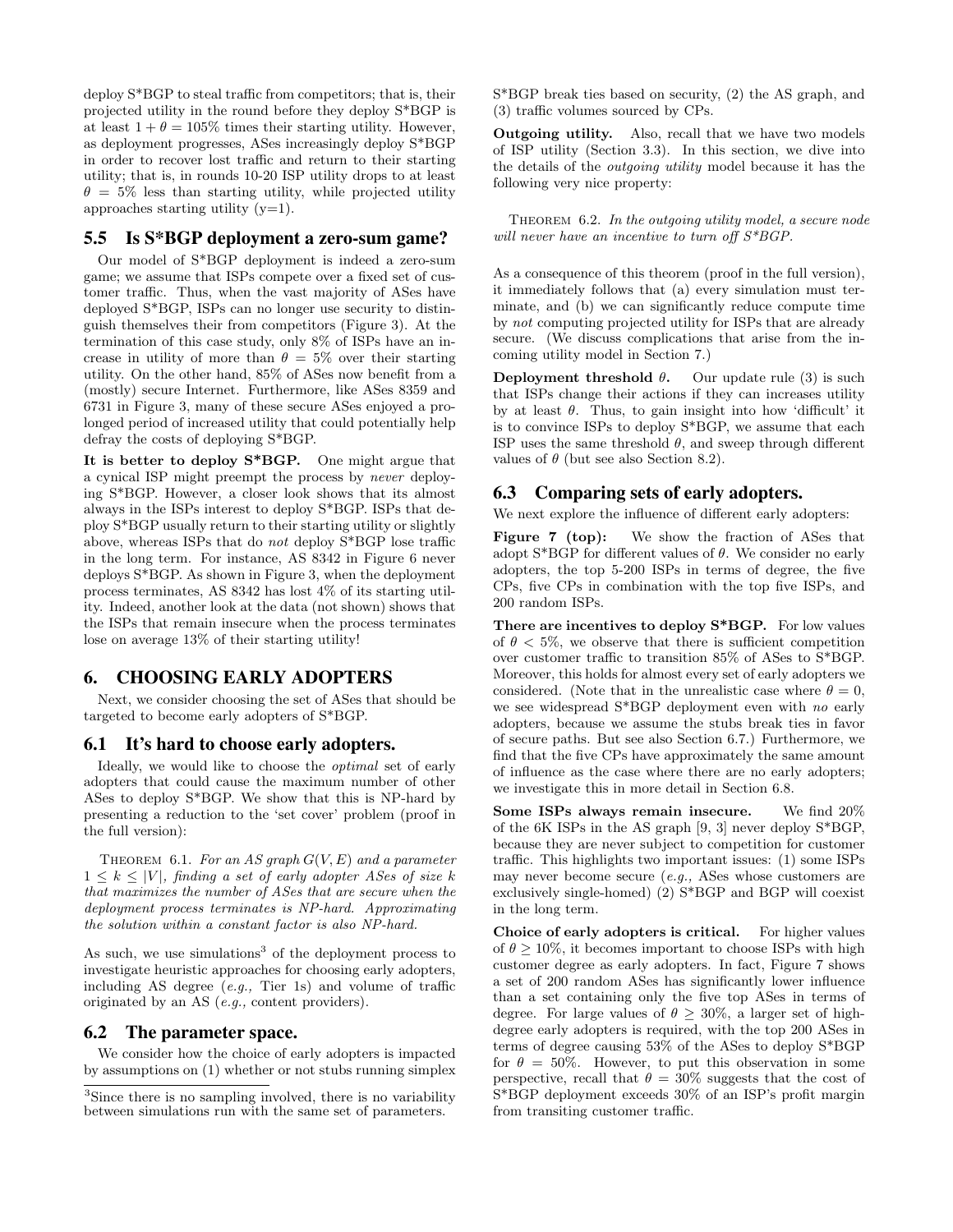

Figure 7: Fraction of ASes (top) and ISPs (bottom) that deploy  $S*BGP$  for varying  $\theta$  and early adopters.

#### 6.4 How much security do we get?

We count the number of secure paths at the end of the deployment process, as a measure of the efficacy of S\*BGP deployment. (Of course, this is not a perfect measure of the AS graph's resiliency to attack; quantifying this requires approaches similar to [14, 8], an important direction for future work.) We find that the fraction of secure path is only slightly lower than  $f^2$ , where f is the fraction of ASes that have deployed  $S*BGP$  (figure in the full version). (The  $f^2$ follows from the fact that for a path to be secure, both its source AS and its destination AS must be secure.)

#### 6.5 Market pressure vs. simplex S\*BGP

The cause of for global S\*BGP deployment differs for low and high values of the deployment threshold  $\theta$ :

Figure 7 (bottom): We show the fraction of ISPs (not ASes) that deploy S\*BGP for the early adopter sets and varying values of  $\theta$ . For low values of  $\theta$ , market pressure drives a large fraction of ISPs to deploy S\*BGP. In contrast, for higher values of  $\theta$  very few ISPs deploy S\*BGP, even for large sets of well-connected early adopters. In these cases, most of the deployment is driven by ISPs upgrading their stub customers to simplex S\*BGP. For example, for the top 200 ISPs, when  $\theta = 50\%$ , only a small fraction of secure ASes (4%) deploy S\*BGP because of market pressure, the vast majority (96%) are stubs running simplex S\*BGP.

#### 6.6 The source of competition: tie break sets.

Recall that the *tiebreak set* is the set of paths on which an AS employs the security criterion to select paths to a destination AS (Section 2.2.2). A tiebreak set with multiple paths presents opportunities for ISPs to compete over traffic from the source AS.

We observe that tiebreak sets are typically very small in the AS graph under the routing policies of Appendix A (figure in the full version). Moreover, only 20% tiebreak sets contain more than a single path.

This striking observation suggests that even a very limited amount of competition suffices to drive S\*BGP deployment for low  $\theta$ .

#### 6.7 Stubs don't need to break ties on security.

So far, we have focused on the case where secure stubs break ties in favor of secure paths. Indeed, given that stubs typically make up the majority of secure ASes, one might expect that their routing decisions can have a major impact of the success of the S\*BGP deployment process. Surprisingly, we find that this is not the case. Indeed, our results are insensitive to this assumption, for  $\theta > 0$  and regardless of the choice of early adopter (Figure shown in full version). We explain this by observing that stubs both (a) have small tiebreak sets, and (b) transit no traffic.

Security need only effect a fraction of routing decisions! Thus, only  $15\%$  of ASes (*i.e.*, the ISPs) need to break ties in favor of secure routes, and only 23% of ISP tiebreak sets contain more than one path. Combining these observations, we find that S\*BGP deployment can progress even if only  $0.15 \times 0.23 = 3.5\%$  of routing decisions are effected by security considerations!

#### 6.8 Robustness to traffic and connectivity

#### *6.8.1 Varying parameters.*

To understand the sensitivity of our results we varied the following parameters:

1. Originated traffic volumes. We swept through different values  $x = \{10\%, 20\%, 33\%, 50\%\}\$  for the fraction of traffic originated by the five CPs (Section 3.1); recent work suggests a reasonable range is  $x = 10-20\%$  [24].

2. Traffic destinations. Initially, we assume ASes uniformly spread their traffic across all potential destinations. We test the robustness of our results to this assumption by modeling traffic locality. We model locality by assuming ASes send traffic proportional to  $1/k$  to destination ASes that are k hops away.

3. Connectivity of content providers. Published ASlevel topologies are known to have poor visibility into peering links at the edge of the AS-level topology [31]. This is particularly problematic for CPs, who in recent years, have shifted towards peering with many other ASes to cut down content delivery costs [12] . Indeed, while the CPs known to have short path lengths [32], their average path length in our AS graph (with routing policies as in Appendix A) was 2.7 hops or more. Thus, for sensitivity analysis, we created a peering-heavy AS graph with 19.7K artificial peering edges from the five CPs to 80% of ASes found to be present at IXPs [3]. In our augmented AS graph, the average path length of the CPs dropped to about 2, and their degree increased to be as high as the largest Tier 1 ISPs.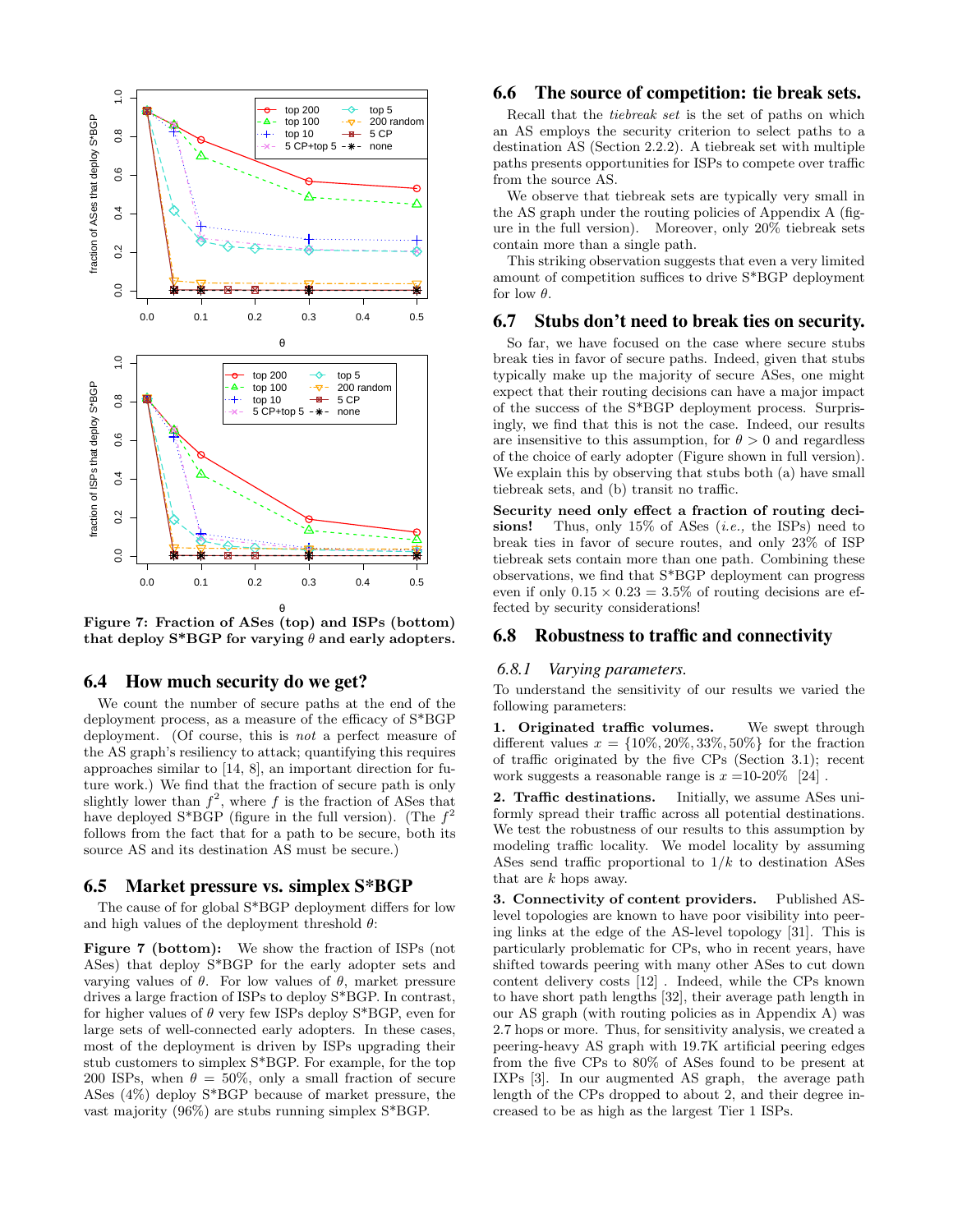

Figure 8: AS 4755 incentives turn off S\*BGP.

#### *6.8.2 Impact of traffic volumes and connectivity*

We now present an overview of our model's robustness (additional detail in the full version):

1. Originated traffic volumes vs. degree. Surprisingly, when the five CPs source  $x = 10\%$  of traffic, they are much less effective as early adopters than the top five Tier 1 ASes. Even though in the augmented topology the Tier 1s and CPs have about equal degree, the dominant factor here is traffic; even though the CPs originate 10% of traffic, the Tier 1s still transit 2-9X times more traffic.

2. Localized interdomain traffic. We validate that our results are robust to localized interdomain traffic using the 5 CP and top 5 as early adopters. For both the original and augmented topology, our results are robust even when ASes direct most of their traffic to nearby destinations.

3. Impact of peering-heavy structure on simplex S\*BGP. Even in the augmented topology, where the CPs peer with large number of ASes, the Tier 1s consistently out perform the CPs by immediately upgrading their stub customers to simplex S\*BGP. This suggests that having CPs to upgrade their stub peers to simplex S\*BGP could potentially drive S\*BGP deployment further.

## 6.9 Summary and recommendations.

We make two key observations regarding selection of early adopters. First, only a small number of ISPs suffice as early adopters when deployment thresholds  $\theta$  are small. Second, to withstand high  $\theta$ , Tier 1 ASes should be targeted. This is due to the high volumes of traffic they transit and the many stubs they upgrade to simplex S\*BGP. Finally, we note that our results hold even if more than 96% of routing decisions are insensitive to security considerations!

## 7. OTHER COMPLICATIONS

Intuition suggests that a secure ISP will observe increased utility because secure ASes transit traffic through it. While this is true in the outgoing utility model (Theorem 6.2), it turns out that this is not the case for the incoming utility model. We now discuss complications that might arise because we require S\*BGP to play a role in route selection.

### 7.1 Buyer's Remorse: Turning off S\*BGP.

We present an example of a severe obstacle to S\*BGP deployment: an secure ISP that has incentive to turn off  $S*BGP$ . The idea here is that when an ISP *n* becomes secure, some of  $n$ 's incoming traffic might change its path, and enter n's network along peer/provider edges instead of customer edges, thus reducing  $n$ 's utility. This causes the secure ISP's utility to satisfy Equation 3, resulting in the ISP opting to undeploy S\*BGP.

Figure 8: We show that AS 4755, a Telecom provider in India, has an incentive to turn off S\*BGP in its network. We assume content providers have  $w_{CP} = 821$  which corresponds to 10% of Internet traffic originating at the big five CPs (including Akamai's AS 20940).

In the state S on the left, Akamai, AS 4755, and NTT (AS 2914) are secure, the stub customers of these two secure ISPs run simplex S\*BGP, and all other ASes are insecure. Here, AS 4755 transits traffic sourced by Akamai from his provider NTT AS 2914, to a collection of twenty-four of its stub customers (including AS 45210). Akamai's traffic does not increase AS 4755's utility because it arrives at AS 4755 along a provider edge.

In the state  $(\neg S_{4755}, S_{-4755})$  on the right, AS 4755 turns S\*BGP off. If we assume that stubs running simplex S\*BGP do not break ties based on security, then the only ASes that could potentially change their routes are the secure ASes 20940 and 2914. Notice that when AS 4755 turns S\*BGP off, Akamai's AS 20940 has no secure route to AS 4755's stub customers (including AS 45210). As such, Akamai will run his usual tie break algorithms, which in our simulation came up in favor of AS 9498, a customer of AS 4755. Because Akamai's traffic is now enters AS 4755 on customer edges, AS 4755's incoming utility increases by a factor of 205% per each of the 24 stub destinations.

Turning off the entire network. Our simulations confirmed that, apart from Akamai changing its chosen path these twenty-four stubs, all other ASes use the same routes in state S and state  $(\neg S_{4755}, S_{-4755})$ . This means that AS 4755 has an incentive to turn off S\*BGP in his entire network; no routes other than those ones Akamai uses to reach the twenty-four stubs are impacted by his decision. Indeed, we found that the utility of AS 4755 increase by a total of 0.5% (over all destinations) when he turns off S\*BGP!

Turning off a destination. AS 4775 could just as well turn off S\*BGP on a per destination basis, i.e., by refusing to propagate S\*BGP announcements for the twenty-four stubs in Figure 8, and sending insecure BGP messages for these destinations instead.

# 7.2 Turning off S\*BGP can cause oscillations.

To underscore the seriousness of an ISP turning off S\*BGP in his entire network, we now argue that a group of ISPs could oscillate, alternating between turning S\*BGP on and off, and never arriving at a stable state. In the full version, we exhibit an example AS graph and state  $S$  that proves that oscillations could exist. Worse yet, we show that it is hard to even determine whether or not the deployment process will oscillate!

THEOREM 7.1. Given an AS graph and state  $S$ , it is PSPACEcomplete to decide if the deployment process will terminate at a stable state in the incoming utility model.

Our proof, in the full version is by reduction to the PSPACEcomplete problem of determining whether a space-bounded Turing Machine will halt for a given input string. The complexity class PSPACE consists of all decisions problems that can be solved using only polynomial space, but in unbounded time. PSPACE-complete problems (intuitively, the hardest problems in PSPACE) are at least as hard as the NPcomplete problems, and widely believed to be even harder.

#### 7.3 How common are these examples?

At this point, the reader may be wondering how often an AS might have incentives to turn off S\*BGP.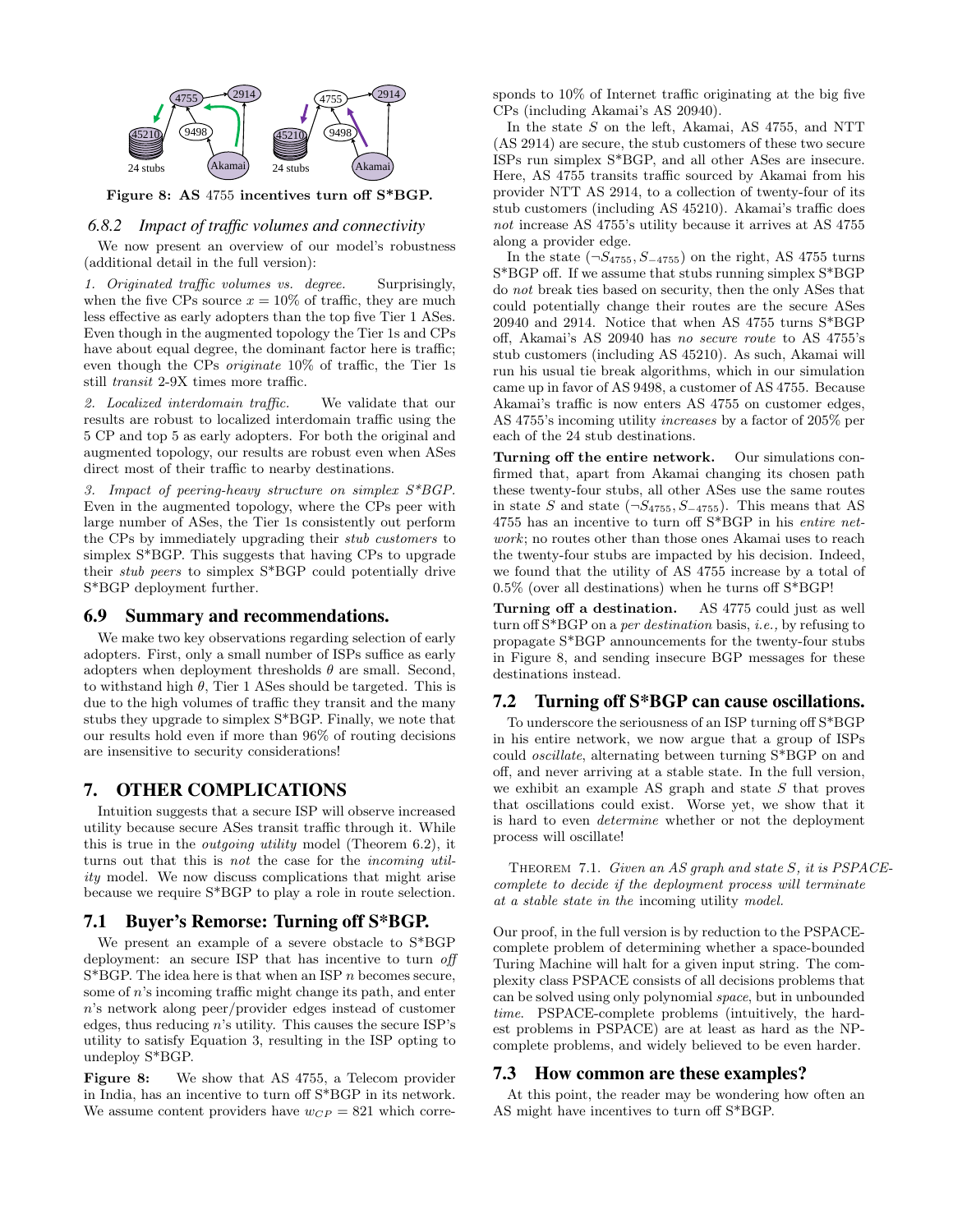Turning off an entire network? Figure 8 proves that cases where an ISP has an incentive to turn off S\*BGP in its entire network do exist in realistic AS-level topologies [9]. However, we speculate that such examples will occur infrequently in practice. While we cannot provide any concrete evidence of this, our speculation follows from the fact that an ISP n obtains utility from many destinations. Thus, even if n has increased its utility by turning OFF  $S*BGP$ for destinations that are part of subgraphs like Figure 8, he will usually obtain higher utility by turning ON S\*BGP for the other destinations that are not part of such subgraphs. (In Figure 8, this does not happen because the state  $S$  is such that only a very small group of ASes are secure; thus, no routes other than the ones pictured are effected by AS 4755's decision to turn off S\*BGP.)

Turning off a destination is likely. On the other hand, it is quite easy to find examples of specific destinations for which an ISP might want to turn off S\*BGP. Indeed, a search through the AS graph found that at least 10% of the 5,992 ISPs could find themselves in a state where they have incentives to turn off S\*BGP for at least one destination!

## 8. DISCUSSION OF OUR MODEL

The wide range of parameters involved in modeling S\*BGP deployment means that our model (Section 3) cannot be predictive of S\*BGP deployment in practice. Instead, our model was designed to (a) capture a few of the most crucial issues that might drive S\*BGP deployment, while (b) taking the approach that simplicity is preferable to complexity.

#### 8.1 Myopic best response.

For simplicity, we used a *myopic best-response* update rule that is standard in the game-theory literature [16]. In Section 5.5, we discussed the consequences of the fact that ISPs only act to improve their utility in the next round, rather than in long run. Another potential issue is that our update rule ignores the possibility that multiple ASes could deploy S\*BGP in the transition from a round i to round  $i + 1$ , resulting in the gap between the projected utility, and the actual utility in the subsequent round. Fortunately, our simulations show projected utility  $u_n(\neg S_n, S_{-n})$  is usually an excellent estimate of actual utility in the subsequent round. For example, in the case study of Section 5, 80% of ISPs overestimate their utility by less than 2%, 90% of ISPs overestimate by less than 6.7%. In the full version, we present additional results that the show that this observation also holds more generally across simulations.

## 8.2 Computing utility locally.

Because we lack information about interdomain traffic flows in the Internet, our model uses weighted counts of the subtrees of ASes routing through ISP  $n$  as a stand-in for traffic volumes, and thus ISP utility. While computing these subtrees in our model requires global information that would be unavailable to the average ISP  $(e.g., the state S,$ the AS graph topology, routing policies), in practice, an ISP can just compute its utility by locally observing traffic flows through its network.

Computing projected utility. Computing projected utility  $u_n(\neg S_n, S_{-n})$  in practice is significantly more complex. While projected utility gives an accurate estimate of actual utility when it is computed using global information, ISPs may inaccurately estimate their projected utility when using only local information. Our model can accommodate these inaccuracies by rolling them into the deployment threshold  $\theta$ . (That is, if projected utility is off by a factor of  $\pm \epsilon$ , model this with threshold  $\theta \pm \epsilon$ .) Thus, while our approach was to sweep through a common value of  $\theta$  for every ISP (Section 6.2), extensions might capture inaccurate estimates of projected utility by randomizing  $\theta$ , or even by systematically modeling an ISP's estimation process to obtain a measure for how it impacts  $\theta$ .

Practical mechanisms for projecting future traffic patterns. Because S\*BGP deployment can impact route selection, it is crucial to develop mechanisms that allow ISPs predict how security will impact traffic patterns through it's network. Moreover, if ISPs could use such mechanisms to estimate projected utility, they would also be an important driver for S\*BGP deployment. For example, an ISP might set up a router that listens to S\*BGP messages from neighboring ASes, and then use these message to predict how becoming secure might impact its neighbors' route selections. A more sophisticated mechanism could use extended "shadow configurations" with neighboring ASes [1] to gain visibility into how traffic flows might change.

#### 8.3 Alternate routing policies and actions.

Routing policies. Because our model of ISP utility depends on traffic volumes (Section 3.3), we need to a model for how traffic flows in the Internet. In practice, traffic flow is determined by the local routing policies used by each AS, which are arbitrary and not publicly known. Thus, we use a standard model of routing policies (Appendix A) based on business relationship and path length [14, 6].

Routing policies are likely to impact our results by determining (a) AS path lengths (longer AS paths mean it is harder to secure routes), and (b) tiebreak set size (Section 6.6). For example, we speculate that considering shortest path routing policy would lead to overly optimistic results; shortest-path routing certainly leads to shorter AS paths, and possibly also to larger tiebreak sets. On the other hand, if a large fraction of multihomed ASes always use one provider as primary and the other as backup (irrespective of the AS path lengths etc.) then our current analysis is likely to be overly optimistic. (Of course, modeling this is difficult given a dearth of empirical data on backup paths).

Choosing routing policies. An AS might cleverly choose its routing policies to maximize utility. However, the following suggests that this is intractable:

THEOREM 8.1. When all other ASes' routing policies are as in Appendix A, it is NP hard for any AS n to find the routing policy that maximizes its utility (in both the incoming and outgoing utility models). Moreover, approximating the optimal routing policy within any constant factor is also NP hard.

The proof (in the full version) shows that this is NP-hard even if  $n$  has a single route to the destination, and must only choose the set of neighbors to which it announces the route. (Thus, the problem is tractable when the node's neighbors set is of constant size.)

Lying and cheating. While it is well known that an AS can increase the amount of traffic it transits by manipulating its BGP messages [7], we avoided this issue because our focus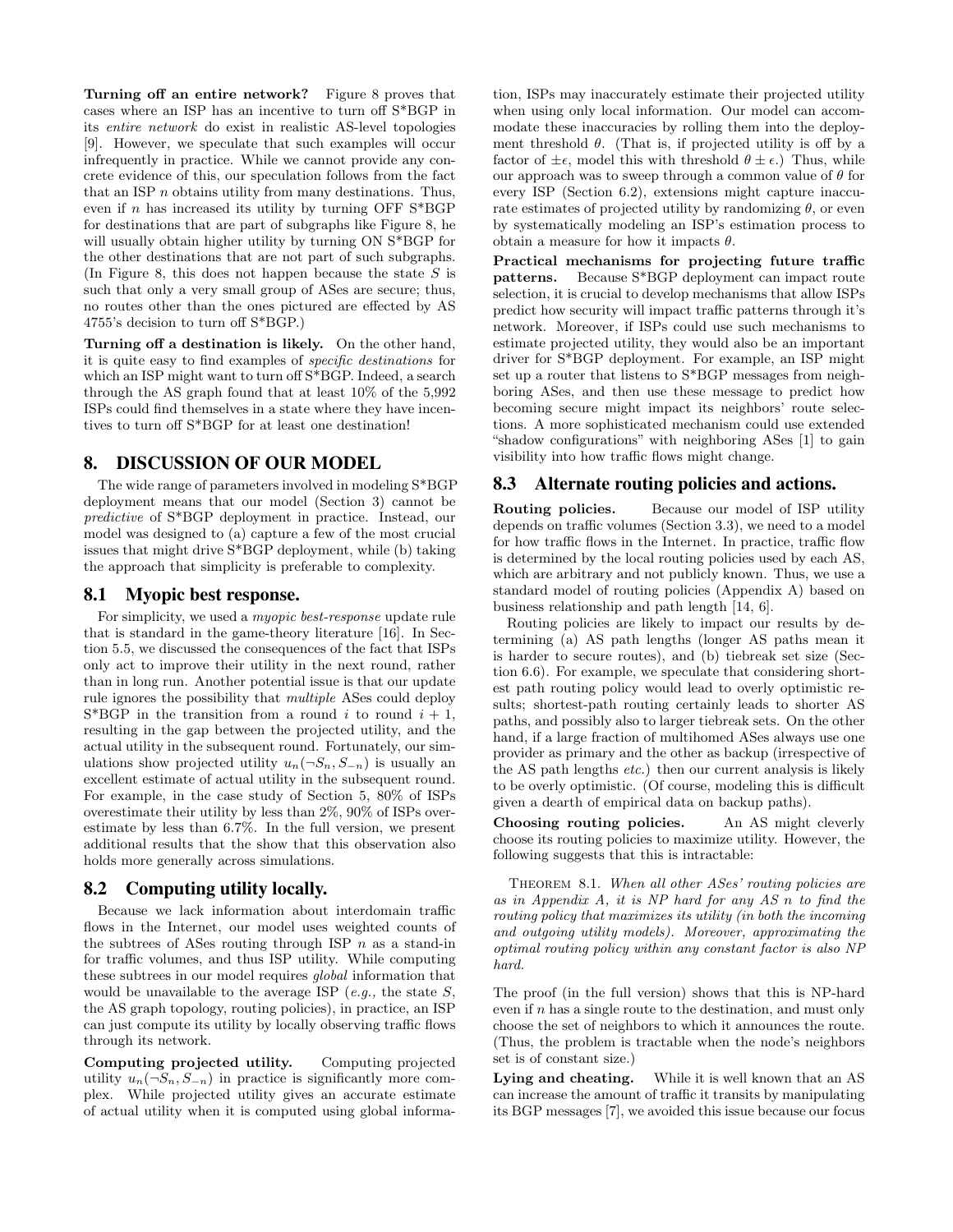is on technology adoption by economically-motivated ASes, not BGP manipulations by malicious or misconfigured ASes.

# 9. RELATED WORK

Social networks. The diffusion of new technologies in social networks has been well studied in economics and game theory  $(e,q, [30, 21]$  and references therein). The idea that players will myopically best-respond if their utility exceeds a threshold is standard in this literature (cf., our update rule (3)). However, in a social network, a player's utility depends only on its immediate neighbors, while in our setting it depends on the set of secure paths. Thus, while [21] finds approximation algorithms for choosing an optimal set of early adopters, this is NP-hard in our setting (Theorem 6.1).

Protocol adoption in the Internet. The idea that competition over customer traffic can drive technology adoption in the Internet has appeared in many places in the literature [10, 33]. Ratnasamy et al. [33] suggest using competition for customer traffic to drive protocol deployment (e.g., IPv6) at ISPs by creating new mechanisms for directing traffic to ASes with IPv6. Leveraging competition is much simpler with S\*BGP, since it directly influences routing decisions without requiring adoption of new mechanisms.

Multiple studies [19, 18, 36] consider the role of converters (e.g., IPv4-IPv6 gateways) on protocol deployment. While S\*BGP must certainly be backwards compatible with BGP, the fact that security guarantees only hold for fully-secure paths (Section 2.2.2) means that there is no reason to convert BGP messages to S\*BGP messages. Thus, we do not expect converters to drive S\*BGP deployment.

 $S*BGP$  adoption. Perhaps most relevant is Chang et al.'s comparative study on the adoptability of secure interdomain routing protocols [8]. Like [8], we also consider how early adopters create local incentives for other ASes to deploy S\*BGP. However, our study focuses on how S\*BGP deployment can be driven by (a) simplex S\*BGP deployment at stubs, and (b) the requirement that security plays a role in routing decisions. Furthermore, in [8] ISP utility depends on the security benefits offered by the partially-deployed protocol. Thus, the utility function in [8] depends on possible attacker strategies (i.e., path shortening attacks) and attacker location (i.e., random, or biased towards small ISPs). In contrast, our model of utility is based solely on economics (i.e., customer traffic transited). Thus, we show that global S\*BGP deployment is possible even if ISPs' local deployment decisions are *not* driven by security concerns. Also, complementary to our work is [5]'s forward-looking proposal that argues that extra mechanisms (e.g., secure data-plane monitoring) can be added to S\*BGP to get around the problem of partially-secure paths (Appendix B). Finally, we note both our work and [5, 8] find that ensuring that Tier 1 ASes deploy S\*BGP is crucial, a fact that is not surprising in light of the highly-skewed degree distribution of the AS graph.

#### 10. CONCLUSION

Our results indicate that there is hope for S\*BGP deployment. We have argued for (1) simplex S\*BGP to secure stubs, (2) convincing but a small, but influential, set of ASes to be early adopters of S\*BGP, and (3) ensuring that S\*BGP influences traffic by requiring ASes to (at minimum) break ties between equally-good paths based on security.

We have shown that, if deployment cost  $\theta$  is low, our proposal can successfully transition a majority of ASes to S\*BGP. The transition is driven by market pressure created when ISPs deploy S\*BGP in order draw revenue-generating traffic into their networks. We also pointed out unexplored challenges that result from S\*BGP's influence of route selection (e.g., ISPs may have incentives to disable S\*BGP).

We hope that this work motivates the standardization and research communities to devote their efforts along three key lines. First, effort should be spent to engineer a lightweight simplex S\*BGP. Second, with security impacting route selection, ISPs will need tools to forecast how S\*BGP deployment will impact traffic patterns (e.g., using "shadow configurations", inspired by [1], with cooperative neighboring ASes) so they can provision their networks appropriately. Finally, our results suggest that S\*BGP and BGP will coexist in the long term. Thus, effort should be devoted to ensure that S\*BGP and BGP can coexist without introducing new vulnerabilities into the interdomain routing system.

#### Acknowledgments

This project was motivated by discussions with the members of the DHS S&T CSD Secure Routing project. We especially thank the group for the ideas about simplex S\*BGP, and Steve Bellovin for the example in Appendix B.

We are extremely grateful to Mihai Budiu, Frank McSherry and the rest of the group at Microsoft Research SVC for helping us get our code running on DryadLINQ. We also thank Edwin Guarin and Bill Wilder for helping us get our code running on Azure, and the Microsoft Research New England lab for supporting us on this project. We thank Azer Bestavros, John Byers, Mark Crovella, Jef Guarente, Vatche Ishakian, Isaac Keslassy, Eric Keller, Leo Reyzin, Jennifer Rexford, Rick Skowyra, Renata Texiera, Walter Willinger and Minlan Yu for comments on drafts of this work. This project was supported by NSF Grant S-1017907 and a gift from Cisco.

#### 11. REFERENCES

- [1] R. Alimi, Y. Wang, and Y. R. Yang. Shadow configuration as a network management primitive. In Sigcomm, 2008.
- [2] Anonymized. Let the market drive deployment: A strategy for transitioning to bgp security. Full version. Technical report, 2011.
- [3] B. Augustin, B. Krishnamurthy, and W. Willinger. IXPs: Mapped? In IMC, 2009.
- [4] R. Austein, G. Huston, S. Kent, and M. Lepinski. Secure inter-domain routing: Manifests for the resource public key infrastructure. draft-ietf-sidr-rpki-manifests-09.txt, 2010.
- [5] I. Avramopoulos, M. Suchara, and J. Rexford. How small groups can secure interdomain routing. Technical report, Princeton University Comp. Sci., 2007.
- [6] H. Ballani, P. Francis, and X. Zhang. A study of prefix hijacking and interception in the Internet. In SIGCOMM, 2007.
- [7] K. Butler, T. Farley, P. McDaniel, and J. Rexford. A survey of BGP security issues and solutions. Proceedings of the IEEE, 2010.
- [8] H. Chang, D. Dash, A. Perrig, and H. Zhang. Modeling adoptability of secure BGP protocol. In SIGCOMM, 2006.
- [9] Y.-J. Chi, R. Oliveira, and L. Zhang. Cyclops: The Internet AS-level observatory. ACM SIGCOMM CCR, 2008.
- [10] D. D. Clark, J. Wroclawski, K. R. Sollins, and R. Braden. Tussle in cyberspace: defining tomorrow's Internet. Trans. on Networking, 2005.